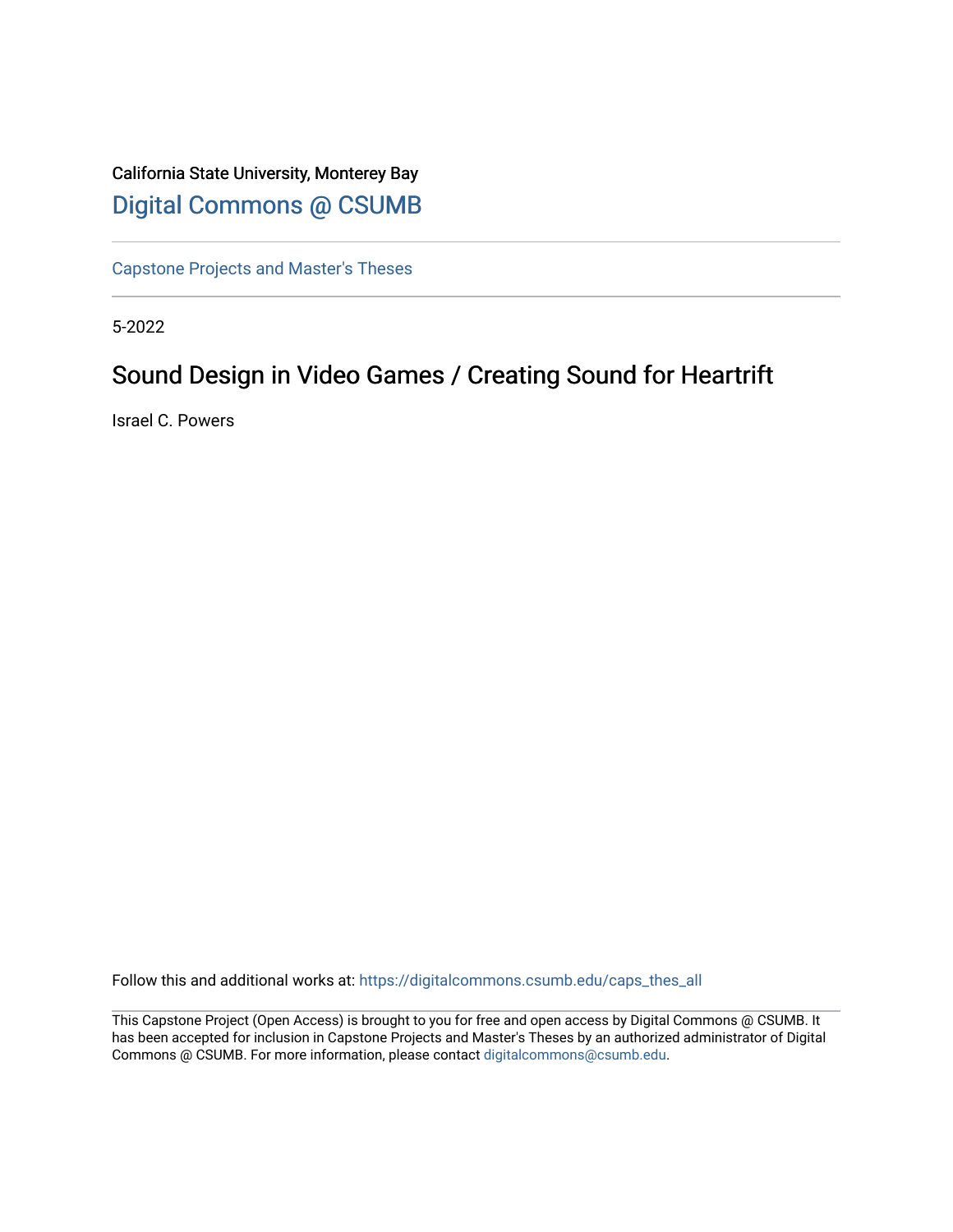Powers 1

## Israel Powers Lanier Sammons

475 MPA Capstone

#### 17 May 2022

#### Sound Design in Video Games / Creating Sound for *Heartrift*

Sound design is quite a remarkable thing. Because of sound design, we experience media the way we do. In film many of those sounds are not actually in real time but rather recorded and mixed to mimic the sound that audiences perceive on screen. Those horse gallop sounds could very much be coconuts or rocks being slapped on sand and dirt in such a way that it sounds just like the real thing. In films that feature this type of sounds, such as *Crouching Tiger, Hidden Dragon*, that was the technique used to replicate and mimic the sound of the horse gallops. In a video game almost every little option and interaction has sound. Whether it be a menu sound or the virtual soundscape, there are sound effects for everything. Games and film would feel much emptier without these sound effects.

### **Background:**

The origin of this sound effect practice is what is known as Foley. Foley, named after the man who pioneered the technique, Jack Foley, is a sound effect technique where a sound is created or performed for a movie or show (Cortez). An artist makes the sound post-production via mimicking the real sound in time with the picture to enhance the watcher's experience. An artist typically will try to mimic the sounds of what was captured in picture using objects or other tools performed live. Foley artists have a large collection of random items and tools of different textures to achieve this. These tools can consist of, but are not limited to woods, metals,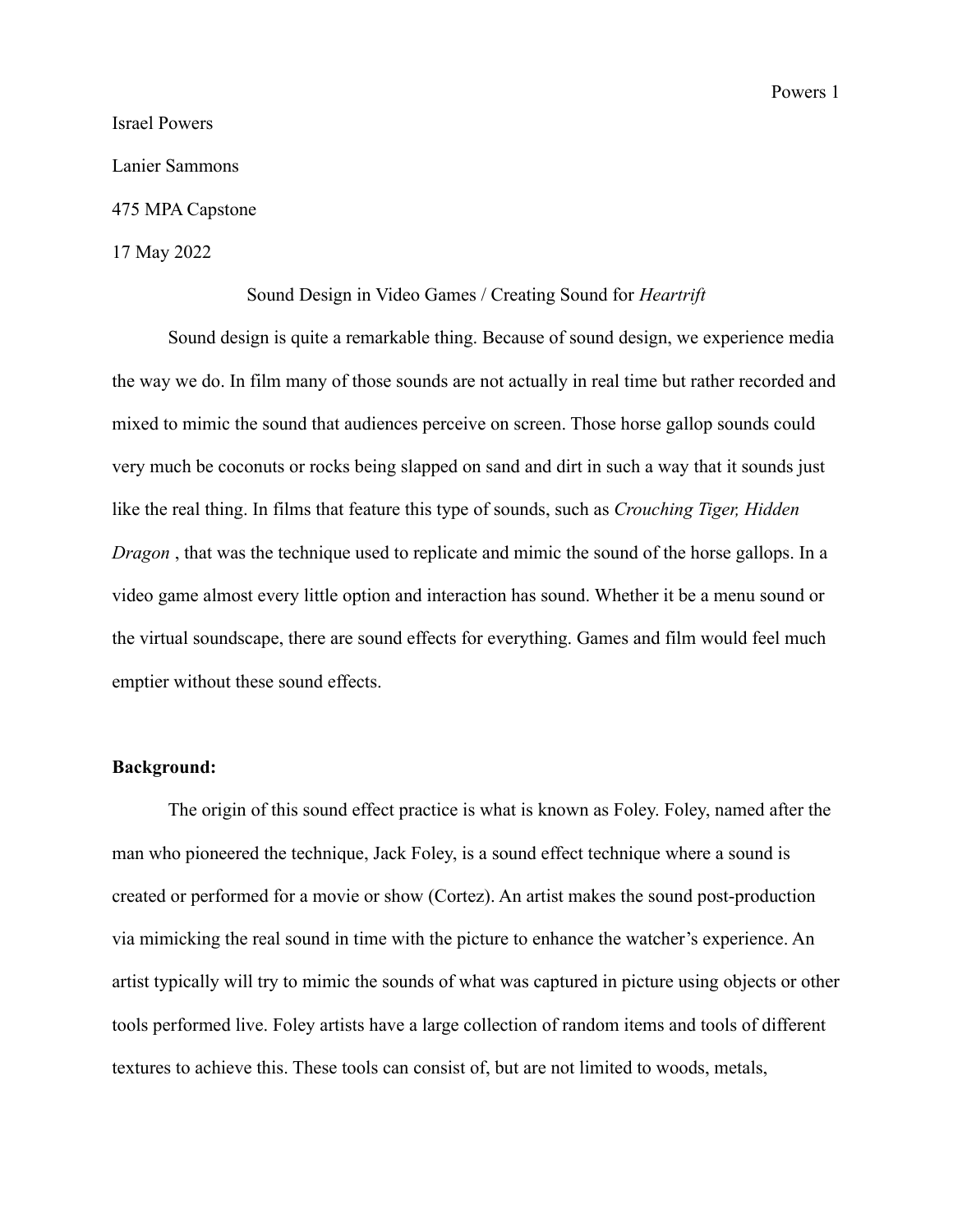cardboard, rocks, shoes, plants, vegetables, etc. Depending on the way the items, tools or textures are used by the artist, Foley can really enhance the viewer's experience while watching the film or show.

#### **Film Sound Design:**

Different film genres call for certain sound textures to truly enhance the experience. This is especially true in the case for horror films, where carefully executed foley is crucial. Leslie Bloome, a Foley artist from Alchemy Post Sound Studio, was responsible for the sound design of the film *The Invisible Man*. In the film, the main antagonist is, as the name suggests, invisible. Bloome was tasked with making sounds for him that are distinct enough to make the viewers uneasy, but vague enough to not know what they are. He decided to take bed sheets and wave them around to make a gust-like sound and layered them with the sound of chimes. With a little mixing and editing he made it so that the presence of the Invisible Man is distinguished by the sound of bassy gusts and distant chimes. To make the sound of the creaking floorboards Bloome set up an uneven platform of old wood. To get that eerie creaking sound he would step softly on the wood till it creaks (Insider, "How Sound Is Used to Create Suspense in Horror Movies | Movies Insider").

The sounds of animals across all genres is another important task given to Foley artists. Marko Castanzo, a veteran Foley artist of c5 sound, Inc. is well known for the sounds he makes for animals. While mimicking the sounds of animals himself is one technique, it's much more effective producing the sounds in other ways. For example in the movie *Ice Age*, one of the protagonists, Manny, is a mammoth. Castanzo had to make footstep sounds that could match the sheer size of this mammal. He elected to use a wooden log wrapped in leather and slammed the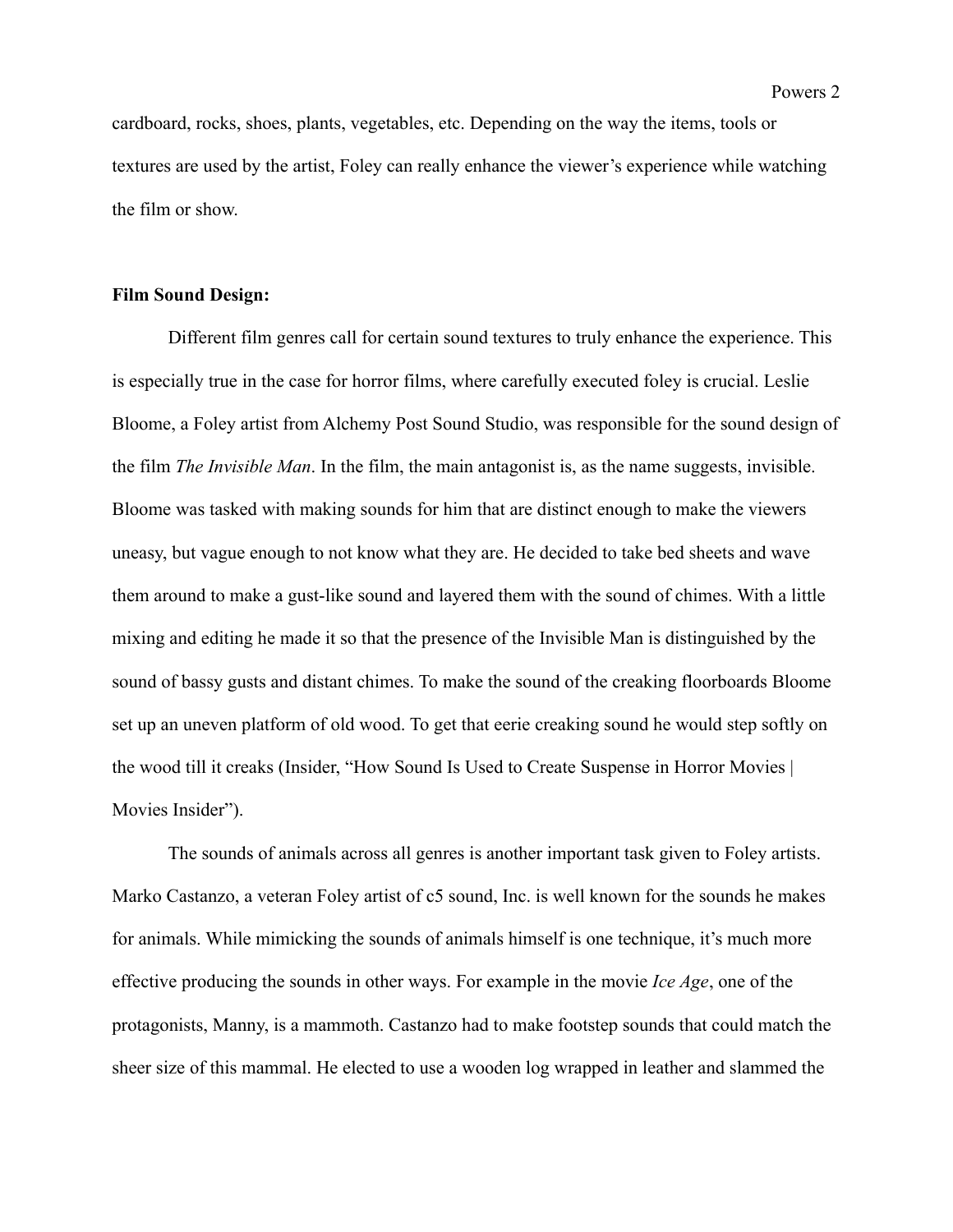wood on the ground at different angles and over different textures. Depending on the environment in the movie, textures would consist of leaves, dirt and artificial sand layered with the slam of the log (Insider, "How Animal Sounds Are Made for Movies and TV | Movies Insider")

### **Game Sound Design:**

.

The relationship between soundtrack and sound effects is one that is almost symbiotic. One influences the other and vice versa. *Little Nightmares* published by Tarsier Studios is a great example of a soundtrack which has a purely symbiotic relationship with its sound design. *Little Nightmares* is a horror/thriller adventure game where the player plays as a little girl in a yellow raincoat trying to escape "The Maw," which is a huge freight ship. Upon escaping "The Maw" the player will be faced with many horrors and surreal encounters. Tarsier's sound designer, Tobias Lilja, goes over this relationship:

I deliberately wanted them to constantly bleed into each other by using sounds from the environment as "musical" elements, such as fog horns or seagulls…Some ambiences also take on an almost "musical" quality, like a loud hum from a ventilation shaft with a distinct tone…The fact that I was working with both sound effects and music for the game helped a lot in making it possible to integrate the two. (Hughes)

*Little Nightmares*'s soundtrack for the most part is ambience, but the sound and soundtrack having this kind of relationship makes the sound experience of this game very fluid.

*Hyper Light Drifter* has another interesting relationship between the music and sound. The soundtrack was composed by Rich Vreeland, AKA Disasterpeace, and the sound designer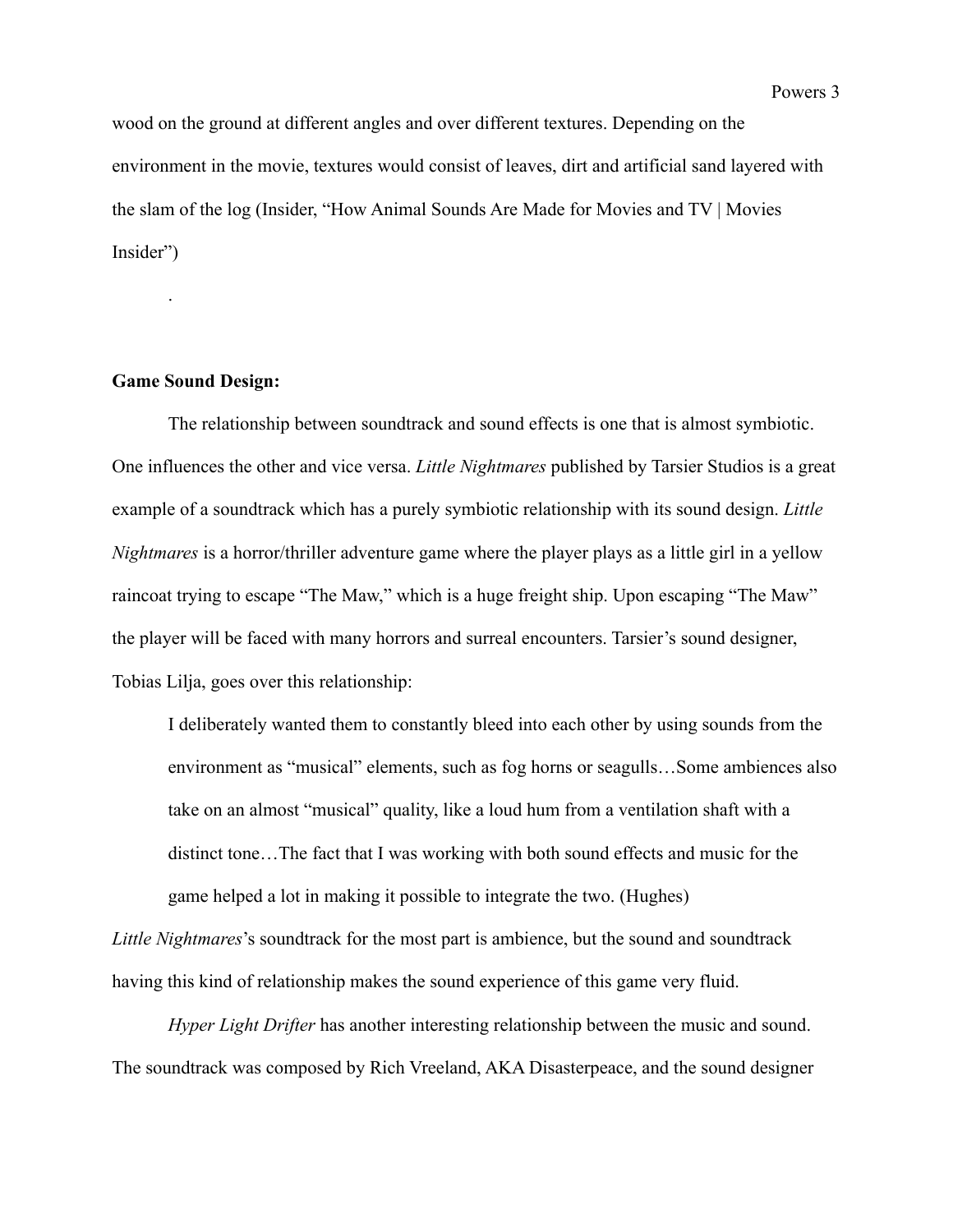was Akash Thakkar. The game's musical style blends almost perfectly with the sound design. In a GDC presentation, Vreeland and Thakkar discuss the conception of "their style" as they call it. Interestingly enough, they never really spoke in advance of doing any musical sound design, but rather it happened naturally as the soundscape of the world began to form. Vreeland and Thakkar both wanted the sound to be gritty, "bitcrushy" and ambient, and they both achieved this in their own way. Thakkar wanted the enemies the player encounters and the environment to feel organic yet electronic. So the majority of the sounds for enemies including the final boss are Thakkar making those sounds himself first via screaming into the microphone and then editing it afterward. This created a very unique sound that blended well with Vreeland's musical style. Thakkar also wanted the soundscape to feel organic as well, so for a couple areas in particular he used a low, rumbly drone like sound to make the air feel denser and thicker. This sound was created via sampling the sound of his own blood and heartbeat via a stethoscope and then edited afterwards again to match the style they established. The sounds that were not organic, the weapons and items, were created more electronically and with a lot of layering, a classic sound design technique where one sound is layered with multiple other sounds. Vreeland composed pieces and ambience with the style they established in mind (Vreeland and Thakkar). The song heard in the introduction of the game, titled "Vignette: Visions," showcases all of this. The song melodically speaking is slow and evocative without any real tempo or tonal center with the sound design being applied like effects to the track.

#### *Heartrift***:**

*Heartrift* is the game that I was tasked with working on for its sound design. The main developer of the game is my good friend, Bria (Bri) Linza. *Heartrift* is a big work in progress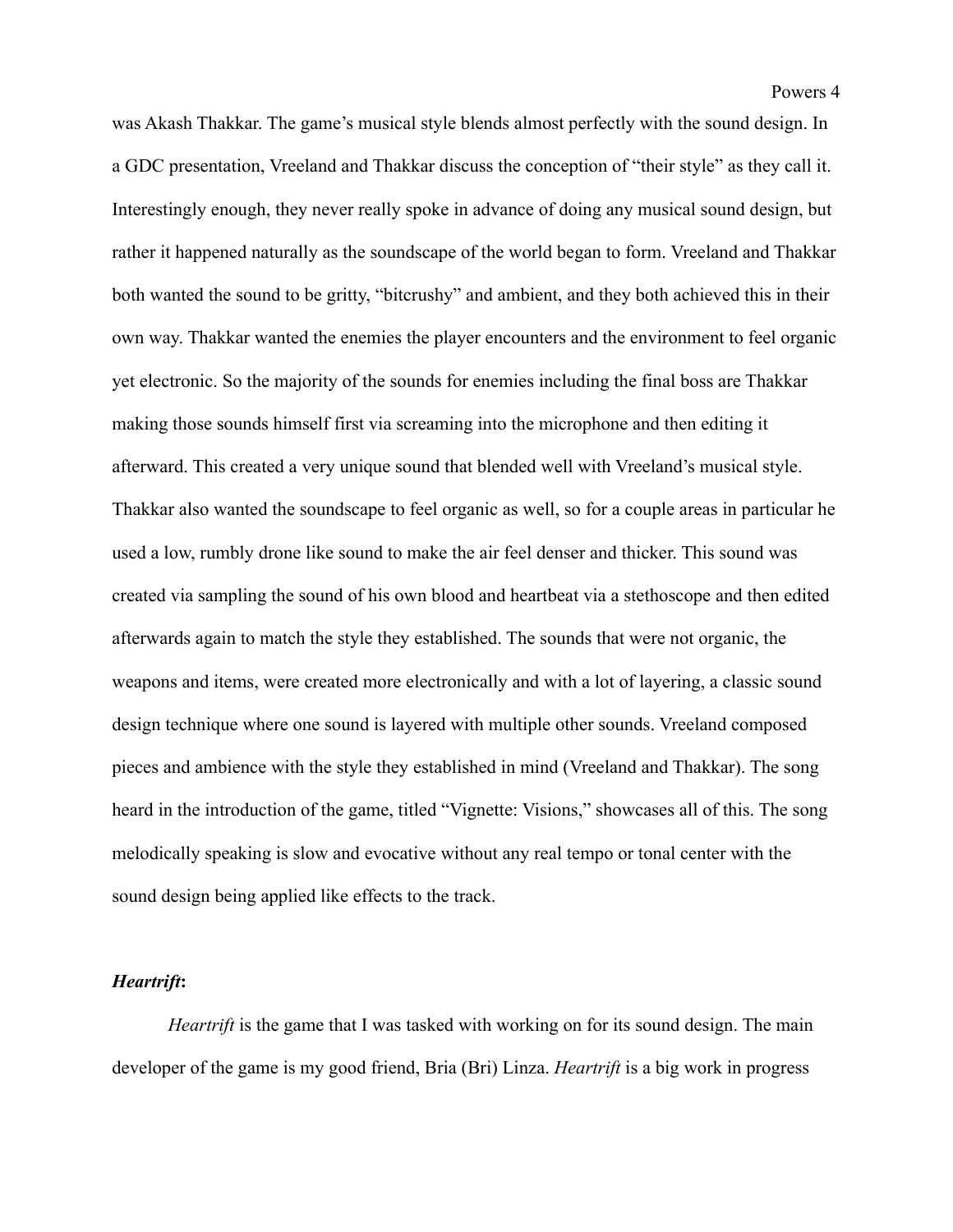and has been in the works for a long time. When I met Bri she was already working on the game in its earliest forms. I began assisting her in the sound design of Heartrift after helping her with a couple other things in the game. It was 2021, however, when I formally asked Bri if I could be her official sound designer, to which she agreed. She and I have been collaborating on Heartrift on a more professional basis since then.

I learned a lot after working on *Heartrift.* For an adventure it has some pretty surreal moments, so I kept that in mind going into the project. Bri asked if I could create her sounds either through sampling or editing existing sounds with specific textures. I would ask her to use descriptive words for her vision of the sound rather than technical words. At least for me, if she can describe to me how she envisions the sound I can produce that sound for her. In particular she asked if some of the sounds could have a "water-like" quality to them. For example, she needed sounds for a bubble ability the player would have: sounds for the bubble moving and the bubbles floating. She used the Kirby games as a reference for those float sounds. I would call Bri over Discord and stream the Ableton session so she could hear exactly what I was doing. So I mixed and edited the sound of an object being dropped into water into what is now the sound of the bubbles. I essentially used a low-cut filter and a high-cut filter to isolate the frequencies I wanted, and used an auto-filter with light reverb to achieve this sound. Since the player can rise, fall and dash using this bubble ability, the pitch of the sound would be different depending on the movement.

In another instance she asked me to use book samples for a separate menu featuring a card mechanic. The cards needed a scrolling sound, a selection sound and a de-selection sound. I sampled and edited the sound of pages turning and layered them together to create those sounds. There wasn't too much mixing required for these sounds besides EQ. The cards, if anything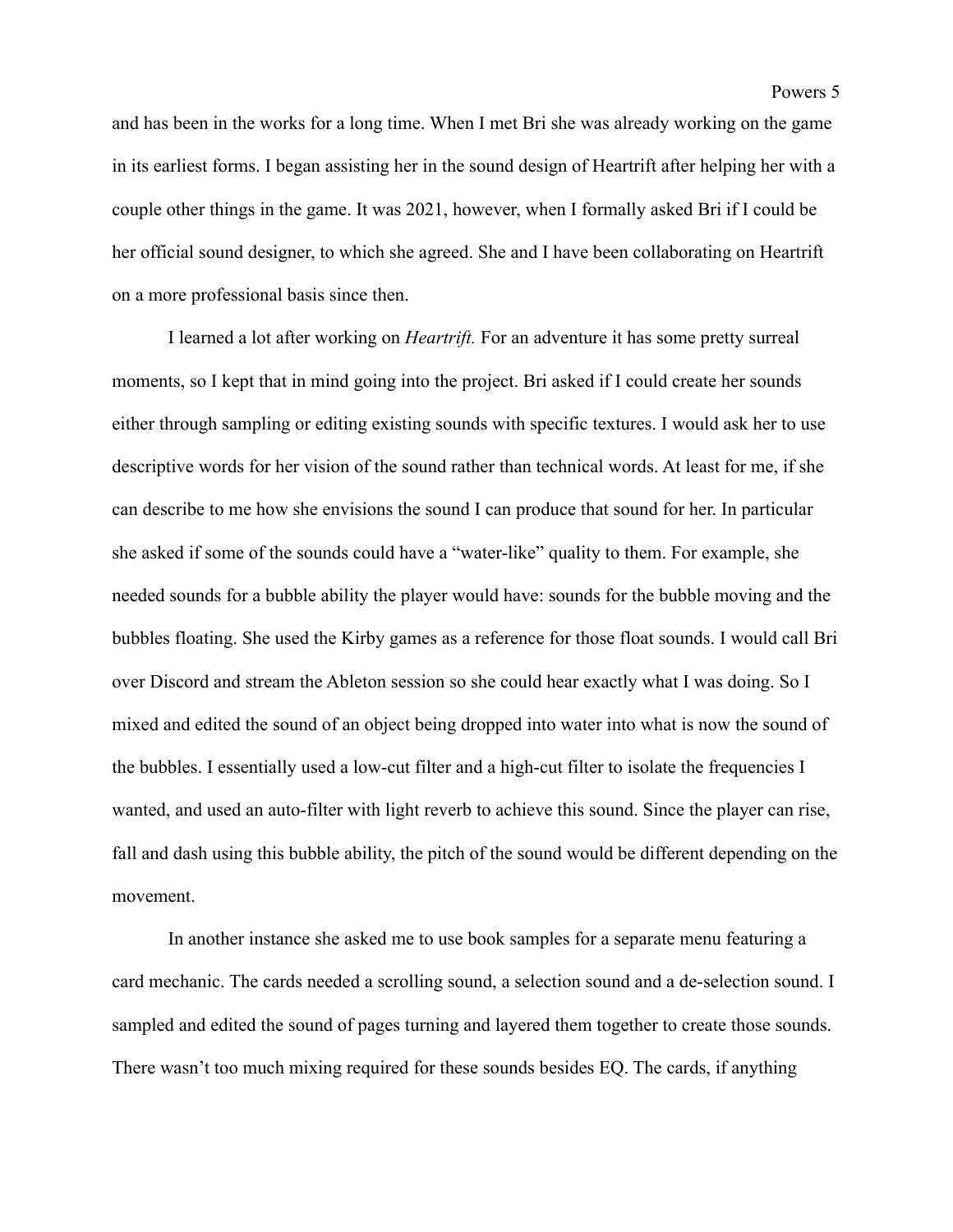Powers 6

required a bit of layering, four layers in fact. Another really big task was creating the menu sounds. This includes, similar to the card mechanic, a scrolling sound, a selection sound and a de-selection sound. I decided to use the sound of bubbles being produced underwater as a place to start for these sounds. Bri said she wanted the menu sounds to feel swooshy, light and a little synthy. I noticed right away the bubbles were bass heavy, but the texture was what I needed for this menu. So I did a massive low-cut, utilized an auto-filter to soften it and added light saturation. I made multiple versions of the bubbles and layered them till eventually I created the menu sounds. Ironically enough, the sound of the menu was initially supposed to be the sound of the bubble mechanic mentioned previously.

All of this is to say that there's a lot that goes into sound design. Properly executed sound design can make or break the experience of a film or game. While not always at the forefront of most projects, that does not take away the importance of sound design. Sound itself is an art, which is why foley artists devote time to perfecting it. I've always dabbled in sound design prior to *Heartrift.* Through actually working on the game officially and seeing the sounds I worked hard to create come to life in the game, there's a sense of completion and satisfaction seeing it.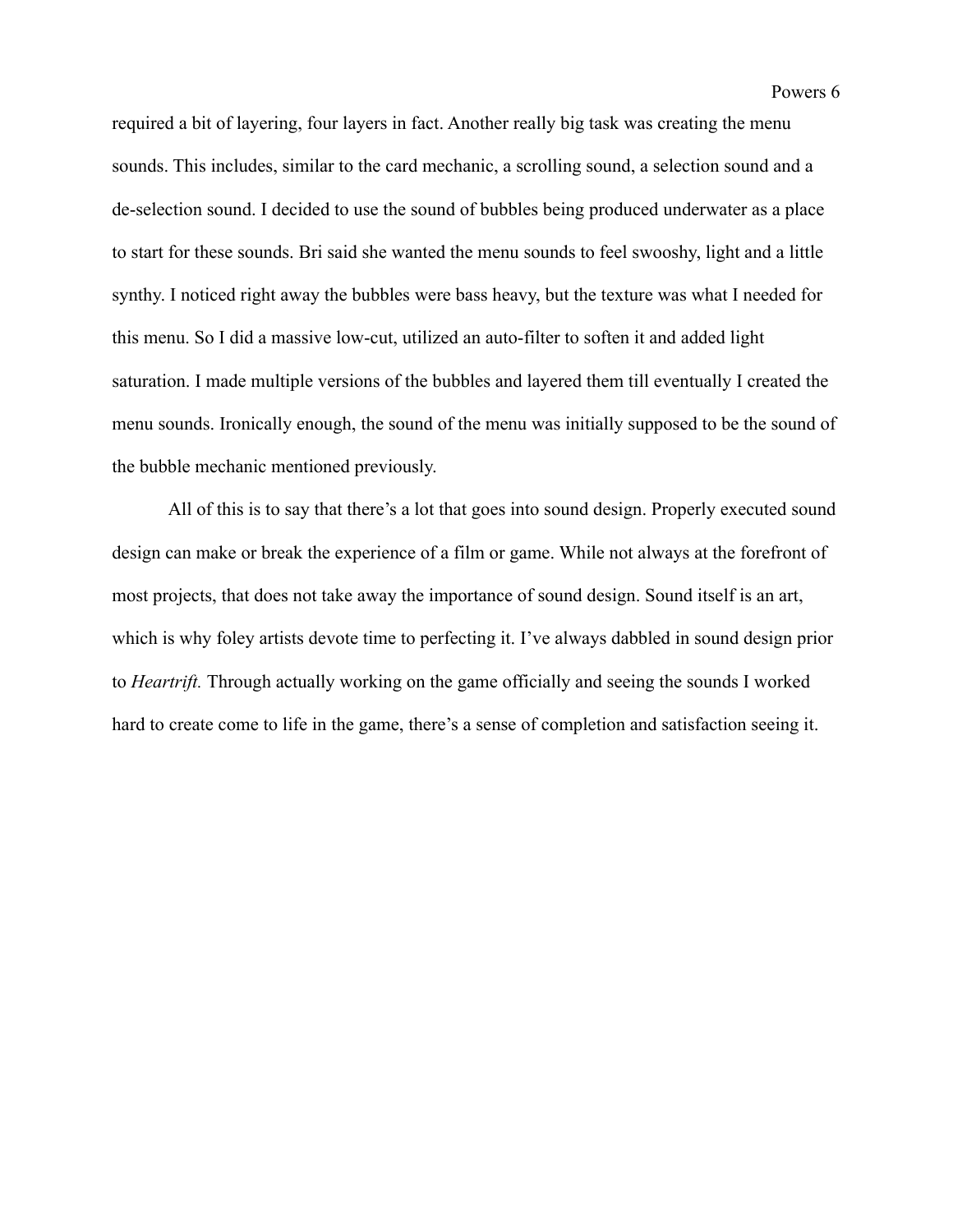#### Works Cited

Cortez, James. "The Foley Artist." *University of Silicon Valley*, 24 July 2019, usv.edu/blog/the-foley-artist/.

- *Crouching Tiger, Hidden Dragon*. Directed by Ang Lee, Sony Pictures Classics, Columbia Pictures, 6 Dec. 2000.
- Hughes, Sam. "Little Nightmares: The Depths of Audio with Tobias Lilja." *The Sound Architect*, 17 Aug. 2017, [www.thesoundarchitect.co.uk/littlenightmaresinterview/](http://www.thesoundarchitect.co.uk/littlenightmaresinterview/).
- *Heartift*. Windows PC, 2022.
- *Hyper Light Drifter.* Nintendo, 2016.
- *Ice Age*. Directed by Chris Wedge, 20th Century Studios, FilmFlex, 12 Mar. 2002.
- Insider. "How 10 Different Movie Sounds Are Made | Movies Insider." *YouTube*, 17 June 2018, youtu.be/5hWbmn7GtDE.
- ---. "How Animal Sounds Are Made for Movies and TV | Movies Insider." *YouTube*, 26 Mar. 2020, www.youtube.com/watch?v=l2WCrXc7J-I.
- ---. "How Sound Is Used to Create Suspense in Horror Movies | Movies Insider." *YouTube*, 17 June 2021, youtu.be/1BQvCCB-PiA.
- *The Invisible Man*. Directed by Leigh Whannel, Universal Pictures, Blumhouse Productions, 24 Feb. 2020.

*Little Nightmares.* Nintendo, 2021.

Mraz, Ronny. "How Procedural Audio Brings Sounds to Life in Video Games - Blog | Splice." *Splice*, 13 May 2021, splice.com/blog/procedural-audio-video-games/. Accessed 10 Nov. 2021.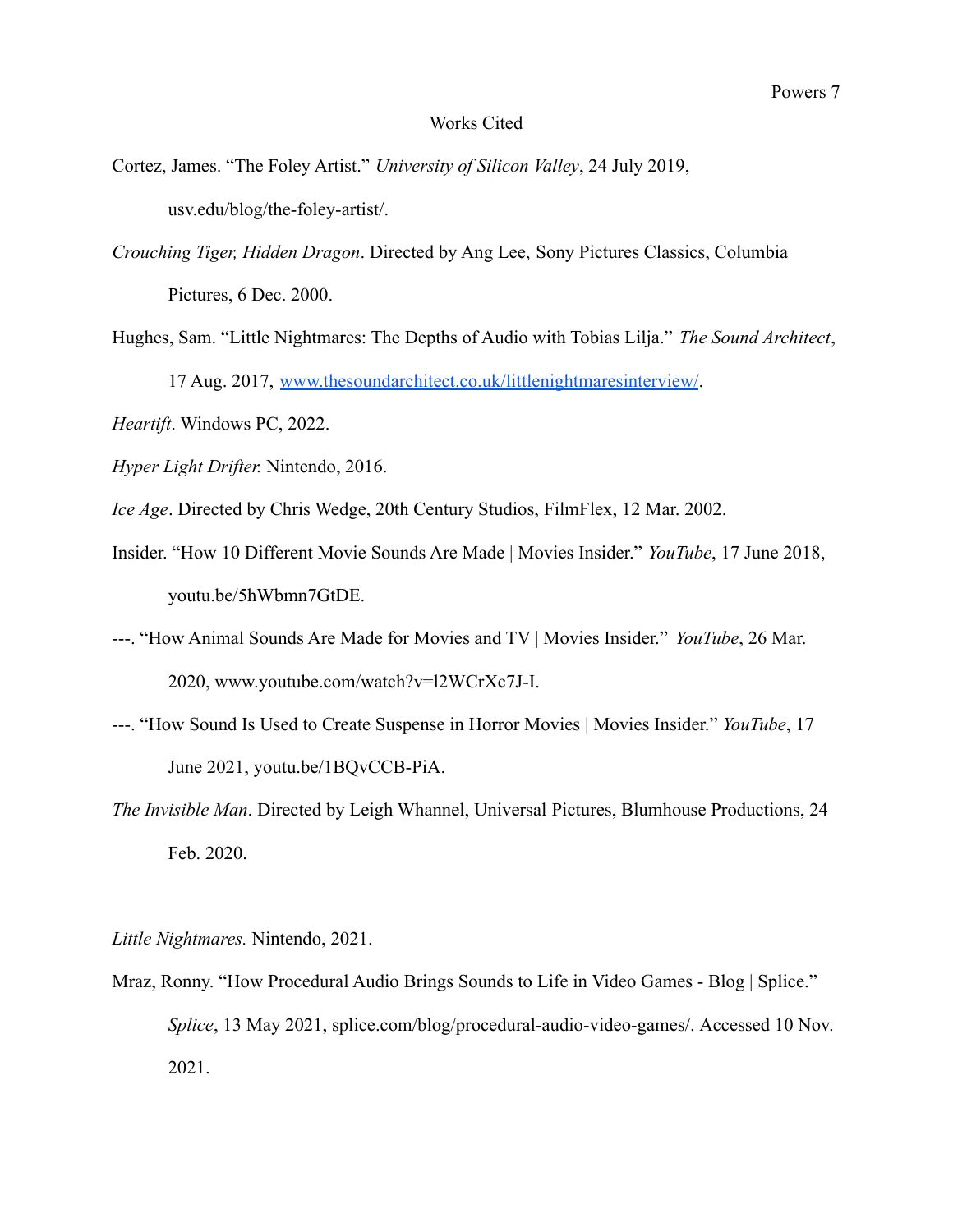Sinclair, Jean-Luc. *Principles of Game Audio and Sound Design Sound Design and Audio Implementation for Interactive and Immersive Media*. Routledge, 2020.

Vreeland, Rich, and Akash Thakkar. "Presentation: The Sound & Music of Hyper Light Drifter."

*Disasterpeace.com*, 27 Feb. 2017, disasterpeace.com/blog/vid-hld-gdc. Accessed 10 Nov. 2021.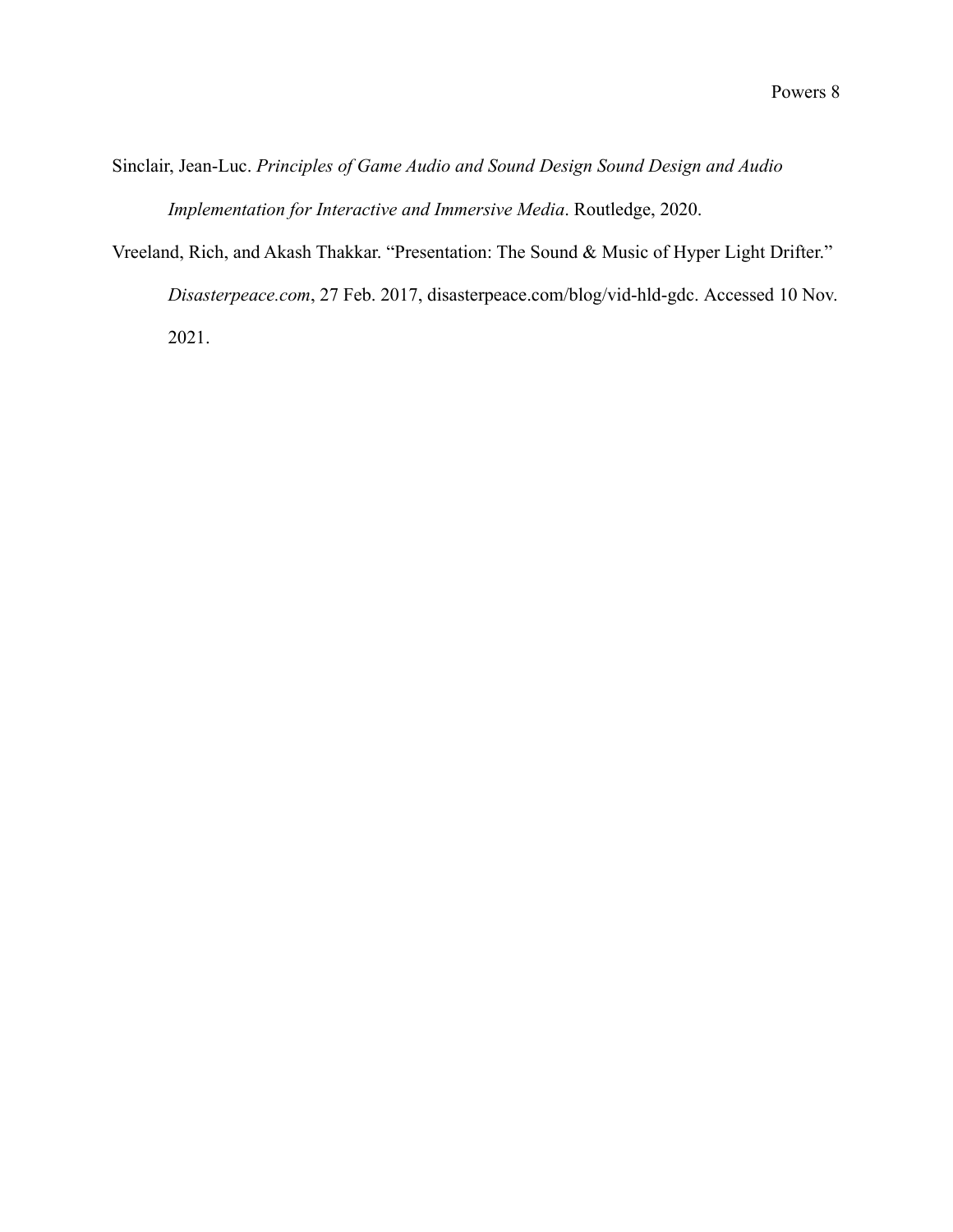#### Appendix: Interview with Bri Transcription

- 1. What was your vision for the sound design for *Heartrift*? How has that evolved over time?
	- a. Originally sound design was an afterthought, but I knew that I wanted something that felt hopeful and fit the tone of the music (which ranges from ambient to melodic). As time passed and I spent more time refining sound assets, I started to lean into a mix between soft and retro sounds with an emphasis on creating atmosphere. As the scope of the game increased, the demand for better quality sounds did too, which leads into using the current vision of using modern sounds mixed with a retro feel. At this point in production, I would not be able to do this by myself and am incredibly thankful for Izzy!
- 2. What were your inspirations for the sound design for Heartrift? What stood out to you in those games that inspired you?
	- a. I have a lot of nostalgia for games like *Kingdom Hearts*, *Pokemon*, *Kirby*, and other classic Nintendo games. Modern inspirations include other indie games like *Hyper Light Drifter*, *Yume Nikki*, *Undertale*, and especially *OneShot*. What stood out the most was the way the sounds and music captivated me and helped create a world to explore. Not just to play the game, to actually be in the world and the environments. Without that audio, those worlds would feel disconnected from me.
- 3. Do the same inspirations apply to the soundtrack?
	- a. Absolutely. Music means a lot to me emotionally with building worlds, which is why I've put in so much effort into making an immersive soundtrack that fits with the world and story.